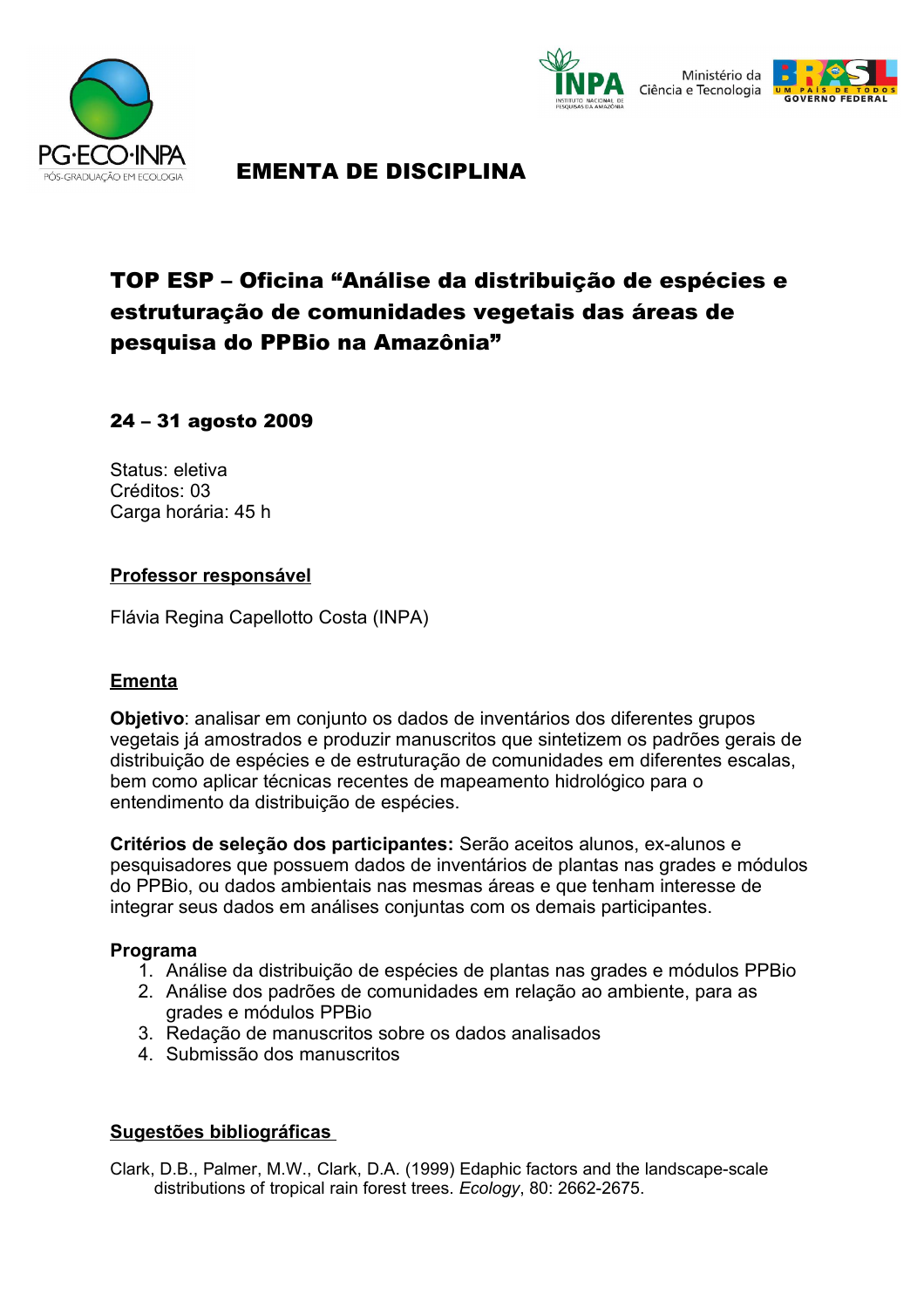- Costa, F.R.C., Magnusson, W.E., Luizão, R.C. (2005) Mesoscale distribution patterns ofAmazonian understory herbs in relation to topography, soil and watersheds. *Journal ofEcology*, 93: 863-878.
- Drucker, D.P., Costa, F.R.C., Magnusson, W.E. (2008) How wide is the riparian zone of small streams in tropical forests? A test with terrestrial herbs. *Journal of Tropical Ecology*, 24: 65-74.
- Duivenvoorden, J.F. (1996) Patterns of tree species richness in rain forests of the middle Caquetá area, Colombia, NW Amazonia. *Biotropica*, 28: 142–158.
- Duivenvoorden, J.F., Svenning, J.-C., & Wright, S.J. (2002) Beta diversity in tropical rainforests. *Science,* 295: 636-638.
- Duque, A., Sánchez, M., Cavelier, J., Duivenvoorden, J.F. (2002). Different floris tic patternsof woody understory and canopy plants in Colombian Amazonia. *Journal of TropicalEcology*, 18: 499-525.
- Engelbrecht, B.M.J., Comita, L.S., Condit, R., Kursar, T.A., Tyree, M.T., Turner, B.L, Hubbell, S.P. 2005. Drought sensitivity shapes species distribution patterns in tropical forests. *Nature*, 447, doi:10.1038/nature05747.
- Gentry, A.H. (1988). Changes in plant community diversity and floristic composition on environmental and geographical gradients. *Annals of the Missouri Botanical Garden*, 75:1-34.
- Gentry, A.H. & Emmons, L.H. (1987). Geographical variation in fertility, phenology, andcomposition of the understory of neotropical forests. *Biotropica*. 19: 216-227.
- Higgins, M.A., Ruokolainen, K. (2004) Rapid Tropical Forest Inventory: a Comparison ofTechniques Based on Inventory Data from Western Amazonia. *Conservation Biology*, 18:799-811.
- Kinupp, V. F. & Magnusson, W.E. (2005) Spatial patterns in the understorey shrub genus*Psychotria* in central Amazonia: effects of distance and topography. *Journal of Tropical Ecology*, 21: 1-12.
- Legendre, P. & Legendre, L. (2000). *Numerical Ecology*. 3 ed, Elsevier BV, Amsterdan, 853pp.
- Nekola, J.C. & White, P.S. (1999) The distance decay of similarity in biogeography and ecology. *Journal of Biogeography,* 2:, 867-878.
- Normand, S., Vormisto, J., Svenning, J.-C., Grández, C. & Baslev, H. (2006) Geographicaland environmental controls of palm beta diversity in paleo-riverine terrace forests inAmazonian Peru. *Plant Ecology*, 186: 161-176.
- Oliveira, A.A. & Daly, D.C. (1999) Geographic distribution of tree species occurring in theregion of Manaus, Brazil: implications for regional diversity and conservation. *Biodiversity and Conservation,* 8: 1245–1259.
- Phillips, O.L., Vargas, P.N., Monteagudo, A.L., Cruz, A.P., Zans, M.C., Sánchez, W.Z., Ylihalla,M., Rose, S. (2003) Habitat association among Amazonian tree species: a landscape-scale approach. *Journal of Ecology*, 91: 757-775.
- Poulsen, A.D. (1996) Species richness and diversity of ground herbs within a plot of lowlandrainforest in northwest Borneo. *Journal of Tropical Ecology*, 12: 177–190.
- Poulsen, A.D., Tuomisto, H., Balslev, H. (2006) Edaphic and floristic variation within a 1 haplot of lowland Amazonian Rain Forest. *Biotropica,* 38: 468-478